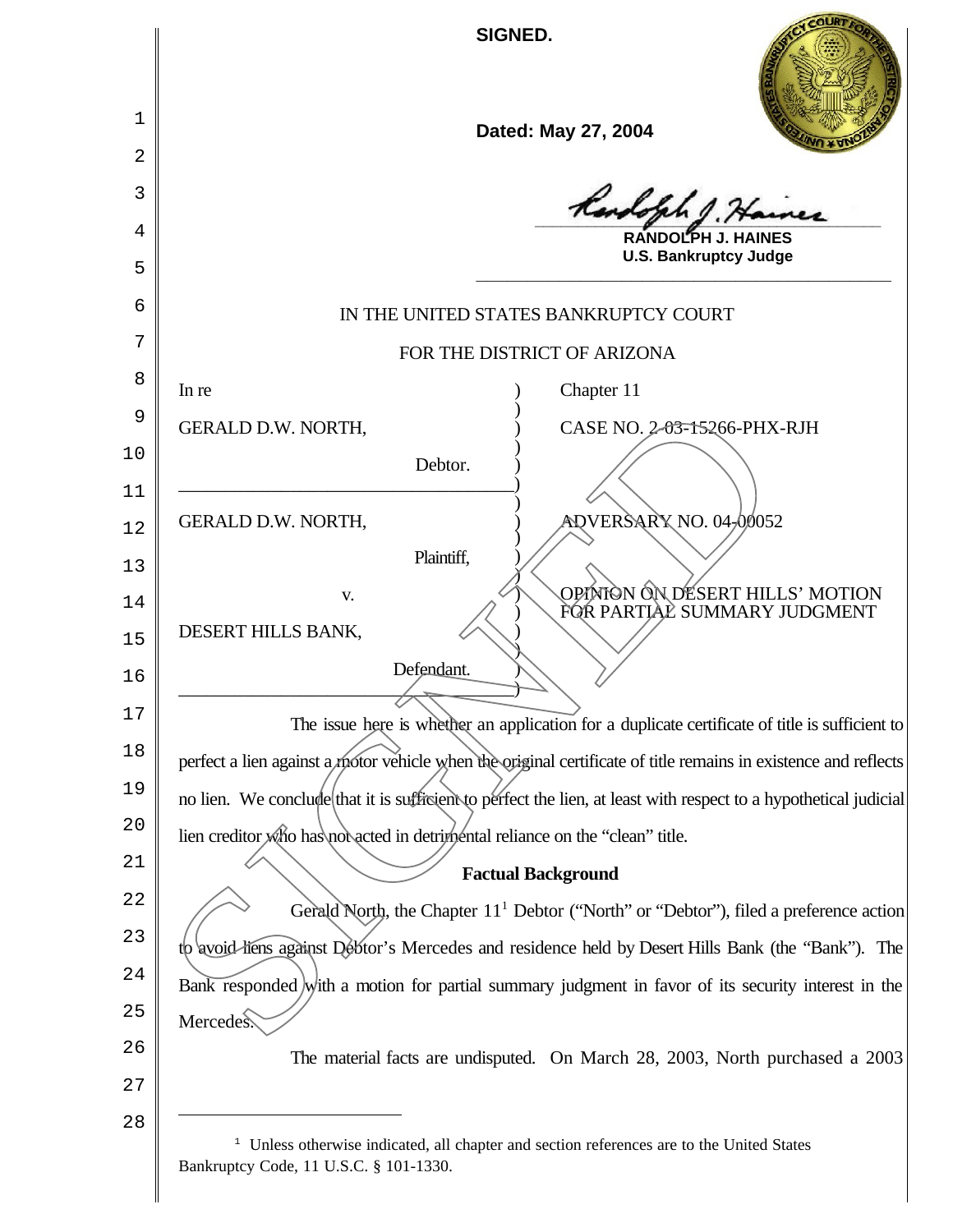1 2 3 4 5 6 7 Mercedes Benz SL55 from Phoenix Motor Company. North signed a retail sales agreement with Phoenix Motor Company and financed the net purchase price through the Bank by executing a promissory note and signing a security agreement. The security agreement granted the Bank a lien on the Mercedes securing North's obligation to pay the loan amount of \$109,590. North acknowledges signing the security agreement. Among many things, the security agreement entitles the Bank to file a UCC-1 financing statement or a copy of the agreement for the purpose of lien perfection. It also irrevocably appointed the Bank as North's attorney-in-fact to execute finance statements and documents of title.

8 9 10 On April 15, 2003, the Arizona Motor Vehicle Division ("MVD") mailed North a certificate of title. This title showed North as the owner of the Mercedes and did not indicate the Bank' lien, for reasons unknown to Debtor and the Bank.

11 12 13 14 On May 28, 2003, Phoenix Motor Company submitted to the  $MVD$  another application for title and registration, noting that re- submission of the documents was for the purpose of "adding lien" holder correction." The MVD endorsed the receipt of the application on May 28, 2003, at 4:20 p.m. North filed his Chapter 11 petition 91 days later, on August 27, 2003.

15 16 17 18 19  $20^{\circ}$ North's adversary complaint asserts that the lien against the Mercedes is avoidable as a preference because it was perfected within 90 days of the Debtor's bankruptcy on account of antecedent debt, at a time when North was insolvent.<sup>3</sup> North also argues that the Bank's lien against the Mercedes was never properly perfected because the vehicle was outside of Arizona for more than 120 days when certificate of title. This title showed North as the owner of the Mercedes and did not indicate the Bank<sup>1</sup><br>lien, for reasons unknown to Debtor and the Bank.<br>On May 28, 2003, Phoenix Motor Compage submitted to the MVD ano

21

22 23 24 25 <sup>2</sup> This is not a coincidence. North is an attorney, although no longer licensed to practice in Arizona, and this is his third chapter 11 case for himself this decade. On August 25, 2003, his bankruptcy counsel wrote to the Bank's counsel stating that "Mr. North will be filing a bankruptcy on or before the ninetieth day of your client's purported lien perfection on his Mercedes." His counsel relied on an internet service that reported the Bank's lien had been perfected on May 29, and obviously timed the filing of this case to be within 90 days of that date. But as Rick said about the waters of Casablanca, he was misinformed.

26 27 28 <sup>3</sup> North's schedules, filed on September 16, 2003, reflect a net worth of approximately \$22 million. North has argued that the value of foreign government war bonds plummeted sometime last summer rendering him insolvent, but he has never amended his schedules. In his cross motion for summary judgment on his preference action he merely relied on the presumption of insolvency found in 11 U.S.C. § 547(f).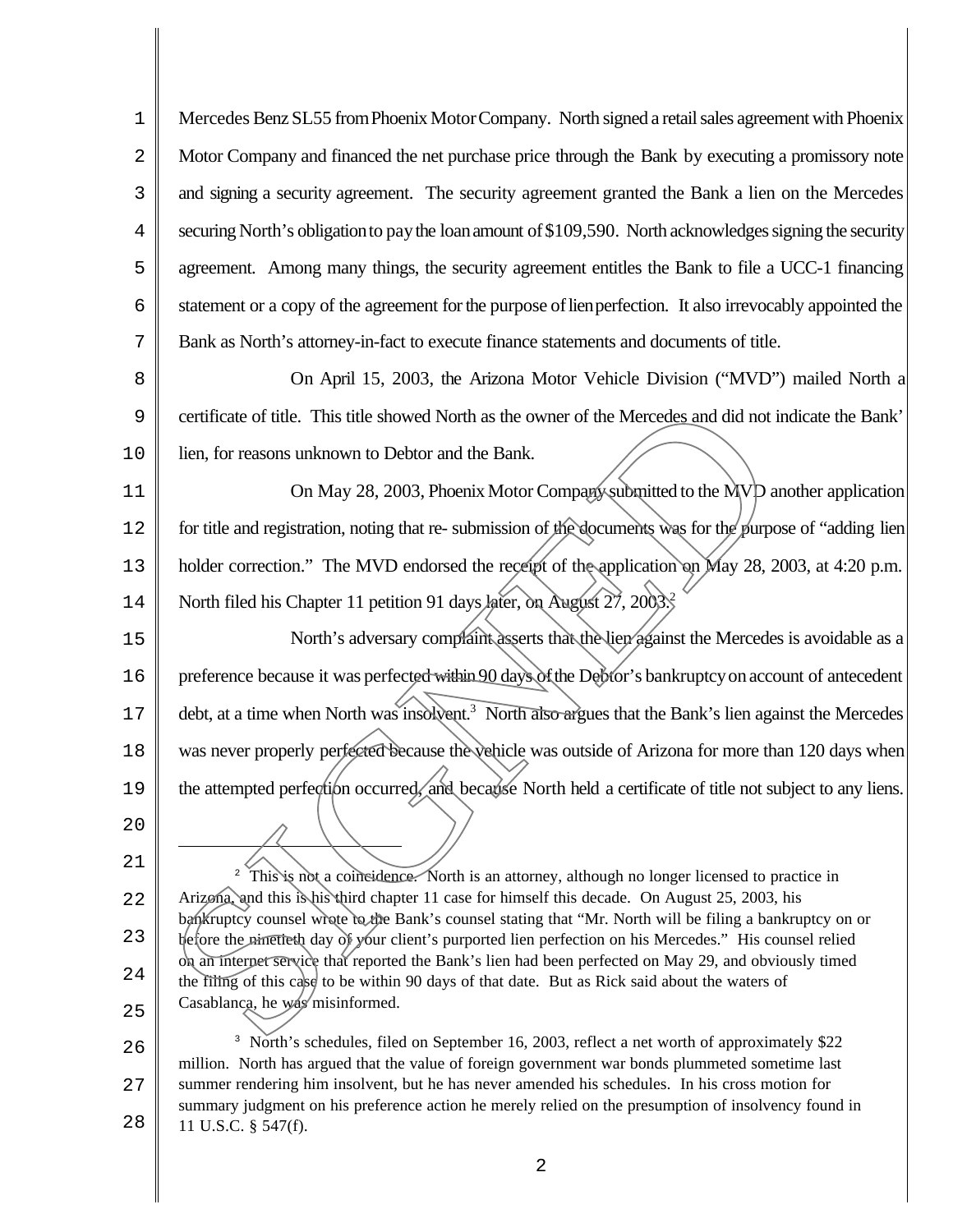1 2 3 4 5 Alternatively, North argues that even if the Bank's lien was properly perfected when it was reflected on the duplicate title, it is avoidable because there were two extant titles as of the date of bankruptcy and a third partycreditor or purchaser would have beenentitled to rely on the original clean title. Finally, North maintains that the duplicate title is void because it was obtained under a power ofattorney not signed by him thereby violating Arizona Revised Statutes ("A.R.S.") § 47-9303(b).

6 7 8 9 10 11 12 13 The Bank's motion for summary judgment maintains that perfection occurred outside the ninety day preference period, and that perfection was proper in Arizona, even though the car was in California, because it was titled in Arizona. The Bank disputes North's assertion that the power of attorney used by Phoenix Motors was forged, but argues that even if it were the Bank's security agreement authorized the Bank to act as his attorney in fact for the purpose of noting the lien on the Mercedes' title and executing documents of title. Finally, the Bank argues that the debtor's rights as a bona fide purchaser relate only to real estate, and that as of May 28, 2003, the Bank enjoyed priority over any creditor levying on personalty.

14 15 16 The Court ruled from the bench at the conclusion of oral argument, granting the Bank's motion for partial summary judgment. The Court now issues this opinion to provide its analysis of the applicable statutes and case law.

17

## **Preference Hinges on Timing of Perfection**

18 19  $2.0$ 21 22 23 North's *ultimate* quest is to avoid the Bank's lien against the Mercedes as a preference. Under § 547(b), a trustee or debtor in possession can avoid a transfer if the transfer: 1) was of an interest of the debtor in property, 2) was to  $\alpha$  for the benefit of a creditor, 3) was for or on account of an antecedent debt, 4) was made within 90 days before the filing of the bankruptcy, 4) was made while the debtor was insolvent, and 5) enabled the creditor to receive more than it would have received in a chapter 7 case. All elements of a preference must be met before a trustee may void a transfer. attorney used by Phoenix Motors was forged, but argues that even if it were the agreement authorized the Bank to act as his attorney in fact for the purpose of notic Mercedes' title and executing documents of title. Final

 $2.4$ 25 26 27 28 Here the debtor's interest in property that was transferred was the lien granted to the Bank. Section  $547(e)(2)$  has special rules for determining when a transfer of a lien is deemed made, which affect bothelements 3 and 4 listed above – whether the lien was granted for antecedent debt, and whether the lien was granted within 90 days of the bankruptcyfiling. These special rules hinge on when the lien is perfected, and perfection is also governed by a special definition in § 547(e)(1).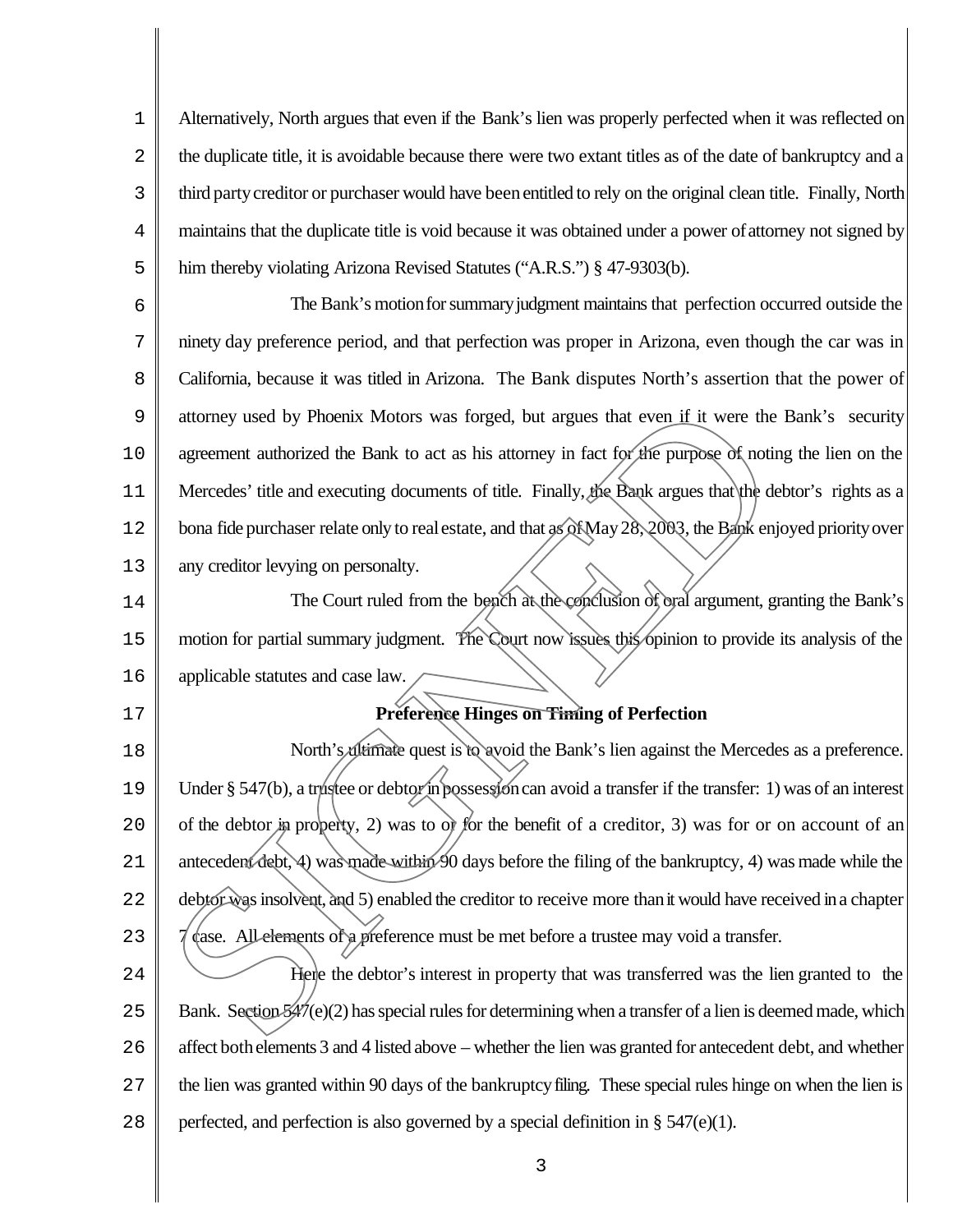| 1  | Under $\S$ 547(e)(2)(A), a transfer of a lien is deemed made when the debtor granted it to                                                                                                             |
|----|--------------------------------------------------------------------------------------------------------------------------------------------------------------------------------------------------------|
| 2  | the creditor, if it is perfected within 10 days of that date. Here there is no argument that the Bank                                                                                                  |
| 3  | perfected its lien within 10 days of March 28, 2003, the day when North purchased the Mercedes and                                                                                                     |
| 4  | signed the security agreement granting the lien to the Bank. Consequently this rule does not apply here.                                                                                               |
| 5  |                                                                                                                                                                                                        |
| 6  | Instead, §§ $547(e)(2)(B)$ or (C) will govern. They provide, respectively, that the transfer                                                                                                           |
| 7  | is deemed made when perfected or, if not perfected as of the date of the petition, the transfer is deemed                                                                                              |
| 8  | made immediately before the date of the filing of the petition. In either case, the lien will have been                                                                                                |
| 9  | transferred on account of an antecedent debt, because for either of these rules to apply the debt must have                                                                                            |
| 10 | been incurred more than 10 days prior to the perfection of the lien. If the lien was perfected on or before                                                                                            |
| 11 | May 28, 2003, the transfer will have been made more than 90 days before the petition and therefore is                                                                                                  |
| 12 | not preferential. However, if it was never perfected prepetition then it will be deemed made immediately                                                                                               |
| 13 | before the filing of the petition, satisfying the 90 day requirement and being avoidable as a preferential                                                                                             |
| 14 | transfer. The Bank contends its lien was perfected on May 28, while North contends it was never                                                                                                        |
| 15 | perfected.                                                                                                                                                                                             |
| 16 | Section $547(e)(1)(B)$ defines when a personal property lien is perfected:                                                                                                                             |
| 17 | a transfer of a fixture or property other than real property is perfected<br>when a creditor on a simple contract cannot acquire a judicial lien that is                                               |
| 18 | superior to the interest of the transferee.                                                                                                                                                            |
| 19 | North misreads this definition to mean that perfection has not occurred if a hypothetical                                                                                                              |
| 20 | purchaser "on a simple contract" could acquire the personal property free of the lien. That is not what it                                                                                             |
| 21 | says. The hypothetical person is a creditor on a simple contract, not a purchaser. The "simple contract"                                                                                               |
| 22 | does not refer to a contract to purchase the collateral, but rather a contract that makes the hypothetical                                                                                             |
| 23 | person a creditor. <sup>4</sup> For example, he could be a creditor on an unrelated debt. The proper determination                                                                                     |
| 24 |                                                                                                                                                                                                        |
| 25 | <sup>4</sup> This Simple contract" language originated in §§ 60a(2) and a(5) of the Bankruptcy Act, was                                                                                                |
| 26 | greatly simplified by the National Bankruptcy Conference, Report of the Committee on Coordination of<br>the Bankruptcy Act and the Uniform Commercial Code (1970)(the "Gilmore Committee Report"), and |
| 27 | such simplified language was adopted by the Report of the Commission on the Bankruptcy Laws of the                                                                                                     |

- 27 United States - July 1973, H.R. Doc No. 93-137, pt. II, § 4-607(g)(6), at 168, and Note 27, at 174-75
- 28 (1973). But while the subsequent provisos made the Act's original definition difficult to parse, on this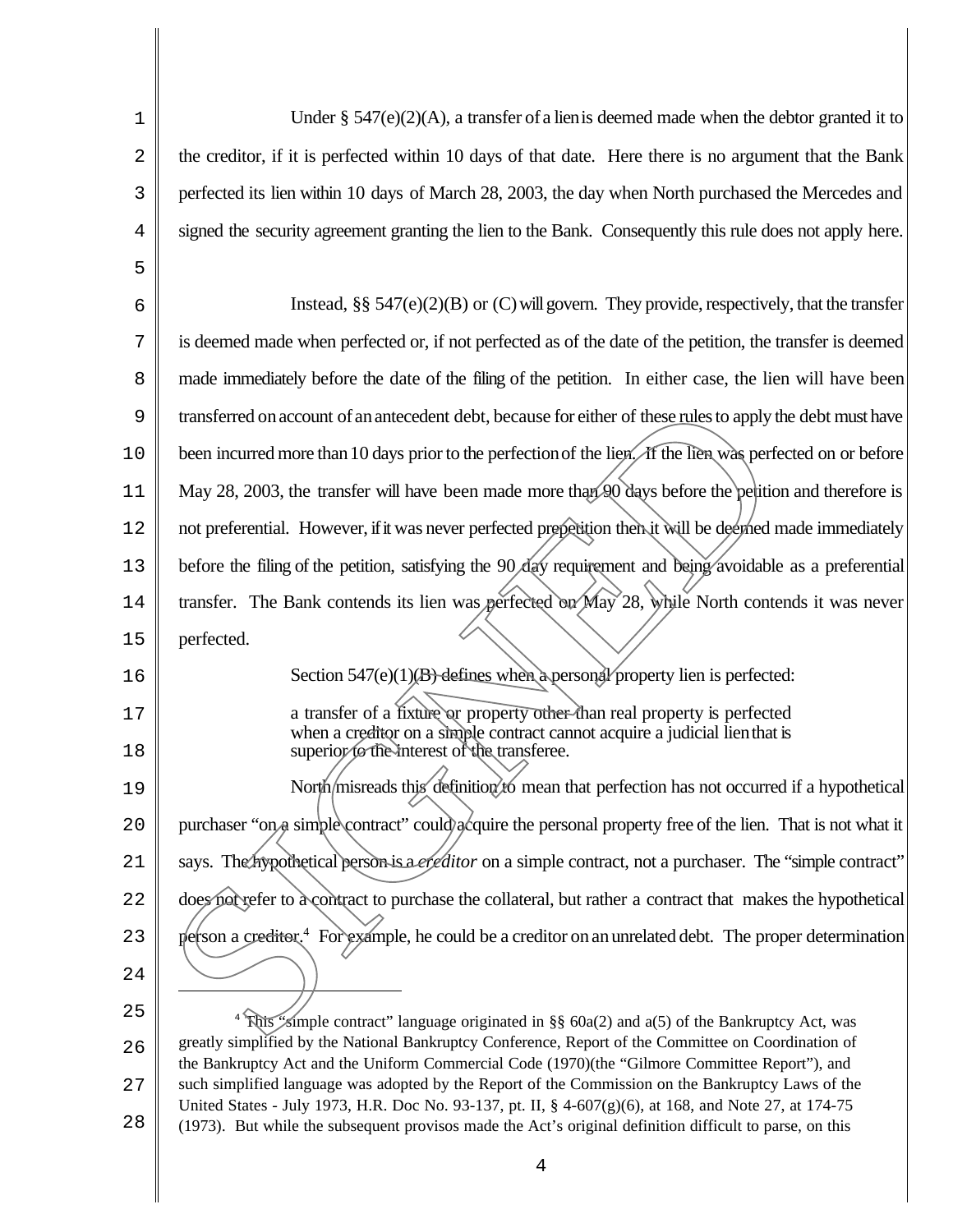| $\mathbf 1$ | is whether such a creditor who obtains a judgment <sup>5</sup> and executes on that judgment by levying on the car                                                                                               |
|-------------|------------------------------------------------------------------------------------------------------------------------------------------------------------------------------------------------------------------|
| 2           | would have superior rights to the Bank. If the Bank would prevail in such a context, its lien is deemed                                                                                                          |
| 3           | perfected. This distinction between a purchaser and a levying creditor <sup>6</sup> could be critical because the                                                                                                |
| 4           | former might rely on a "clean" title, while the latter may rely on nothing more than the debtor's apparent                                                                                                       |
| 5           | possession of the vehicle.                                                                                                                                                                                       |
| 6           | The issue, then, is whether the Bank's lien would have been superior to a levying creditor                                                                                                                       |
| 7           | prior to May 29, the 90th day prepetition.                                                                                                                                                                       |
| 8           | <b>Choice of Law</b>                                                                                                                                                                                             |
| 9           | The first issue is whose law controls the perfection of the lien. North's argument that                                                                                                                          |
| 10          | California law should govern perfection because the Mercedes was located there for more than four                                                                                                                |
| 11          | months is apparently based on his misreading of A.R.S. § 47-9301 (1999), Arizona's version of the                                                                                                                |
| 12          | Uniform Commercial Code ("U.C.C.") § 9-301, or a belief that the former Article 9 provisions governing                                                                                                           |
| 13          | "mobile goods" still prevail.                                                                                                                                                                                    |
| 14          | The revised Article 97 has eliminated the special rules applicable to "mobile goods." <sup>8</sup> The                                                                                                           |
| 15          |                                                                                                                                                                                                                  |
| 16          | point it was perhaps clearer: "For the purposes of subdivisions a and b of this section, a transfer of<br>property other than real property shall be deemed to have been made or suffered at the time when it    |
| 17          | became so far perfected that no subsequent lien upon such property obtainable by legal or equitable                                                                                                              |
| 18          | proceedings on a simple contract could become superior to the rights of the transferee." Bankruptcy<br>Act § 60a)(2). And Bankruptcy Act § 60a(4) clarified what was "simple" about the "simple contract"        |
| 19          | requirement, namely that the lien be one that anyes solely from the docketing of a judgment or a pre- or post-judgment attachment or garnishment, rather than a lien that may be given a "special priority" over |
| 20          | prior liens due to the subject matter of the contract from which it arose, such as perhaps an employment<br>contract.                                                                                            |
| 21          | Actually the definition does not require a judgment lien creditor, as does $\S$ 544(a)(1). The                                                                                                                   |
| 22          | creditor might have obtained a prejudgment attachment if permissible under state law. See note 4                                                                                                                 |
| 23          | supra.                                                                                                                                                                                                           |
| 24          | <sup>6</sup> The Code does adopt a bona fide purchaser test for perfection with respect to real property.<br>§ $547(e)(1)(A)$ . This distinction also existed in Bankruptcy Act § 60a(2).                        |
| 25          | Arizona adopted the revised Article 9 in 1999, effective as of July 1, 2001. 1999 Ariz. Sess.                                                                                                                    |
| 26          | Laws Ch. 203, § 35.                                                                                                                                                                                              |
| 27          | <sup>8</sup> The official comment to U.C.C. § 9-301 states: "The approach taken in paragraph (1) also                                                                                                            |
| 28          | eliminates some difficult priority issues and the need to distinguish between 'mobile' and 'ordinary'<br>goods, and it reduces the number of filing offices in which secured parties must file or search when    |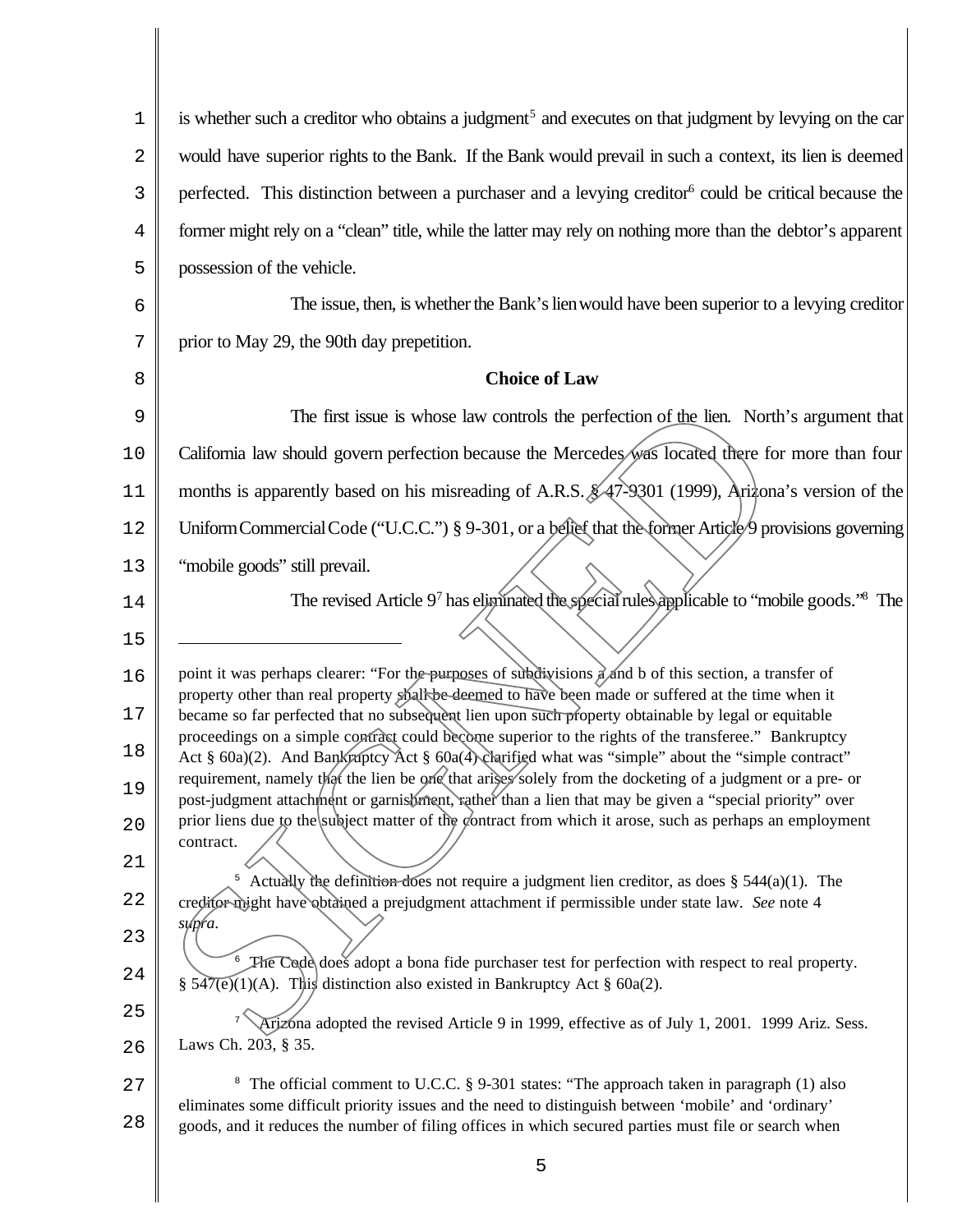1 2 3 4 5 6 7 former U.C.C. § 9-103, A.R.S. § 47-9103(A)(4)(a) (1997), essentially required reperfection within four months when collateral is brought into a new jurisdiction. The new Article 9, however, provides a general rule that "while a *debtor*islocated ina jurisdiction, the locallawofthat jurisdiction governs perfection, the effect of perfection or nonperfection and the priority of a security interest in collateral." A.R.S. § 47- 9301(1) (1999) (emphasis added). The next paragraph, on which North relies, does refer to the location of the collateral, as distinguished from the location of the debtor, but it is limited to possessory security interests.<sup>9</sup> Obviously we are not here dealing with any possessory security interest.

8 9 10 11 12 13 14 15 16 North also argues that the effect of perfection "would be subject to the Four Month Rule," citing A.R.S. § 47-9316. But the Four Month Rule under the new Article 9 islimited to "a change *of the* debtor's locationto another jurisdiction." A.R.S. § 47-9316(A)(2)(1999) (emphasis added). The official comment to U.C.C. § 9-301, which states the general rule that perfection of most nonpossessory security interests will be governed by the location of the debtor, notes that its intent was  $\sqrt{a}$  "reduce the frequency of cases in which the governing law changes after a financing statement is properly filed. (Presumably, debtors change their own locationless frequently than they change the location of their collateral.)" U.C.C. § 9-301 cmt. 4 (2002). Because it is not alleged that North moved to California, the Four Month Rule of the current Article 9 has no application. citing A.R.S. § 47-9316. But the Four Month Rule under the new Article 9 is limited to "a change of the<br>debtor's locationto another jurisdiction." A.R.S. § 47-9316(A)(2)(1999) (emphasis added). The official<br>comment to U.C

17

18 Moreover, because the Mercedes is a titled vehicle, none of the provisions on which North relies has any application, under either the new or the old<sup>10</sup> Article 9. The new general rule in A.R.S. §

- 19
- $2.0$
- 21

collateral is located in several jurisdictions." U.C.C. § 9-301 cmt. 4 (2002).

22 23 24 25 9 North's response to the Bank's motion for summary judgment argues that "if the collateral is located in another jurisdiction (here, California), 'the local law of that jurisdiction governs perfection, the effect of perfection or nonperfection' and other relevant issues." That is an excerpt from A.R.S. § 47-  $9301(2)$  but it fails to include the rest of the sentence, "of a possessory security interest in that collateral."

26 27 28 <sup>10</sup> Under the old Article 9, a four month rule could apply to titled vehicles, but only if a new title was also issued by the state to which the collateral had been removed. A.R.S. § 47-9103(B)(2). North does not allege a certificate of title for the Mercedes was ever issued by California, so even under the former Four Month Rule, Arizona's title would continue to dictate the choice of law and place of perfection beyond four months.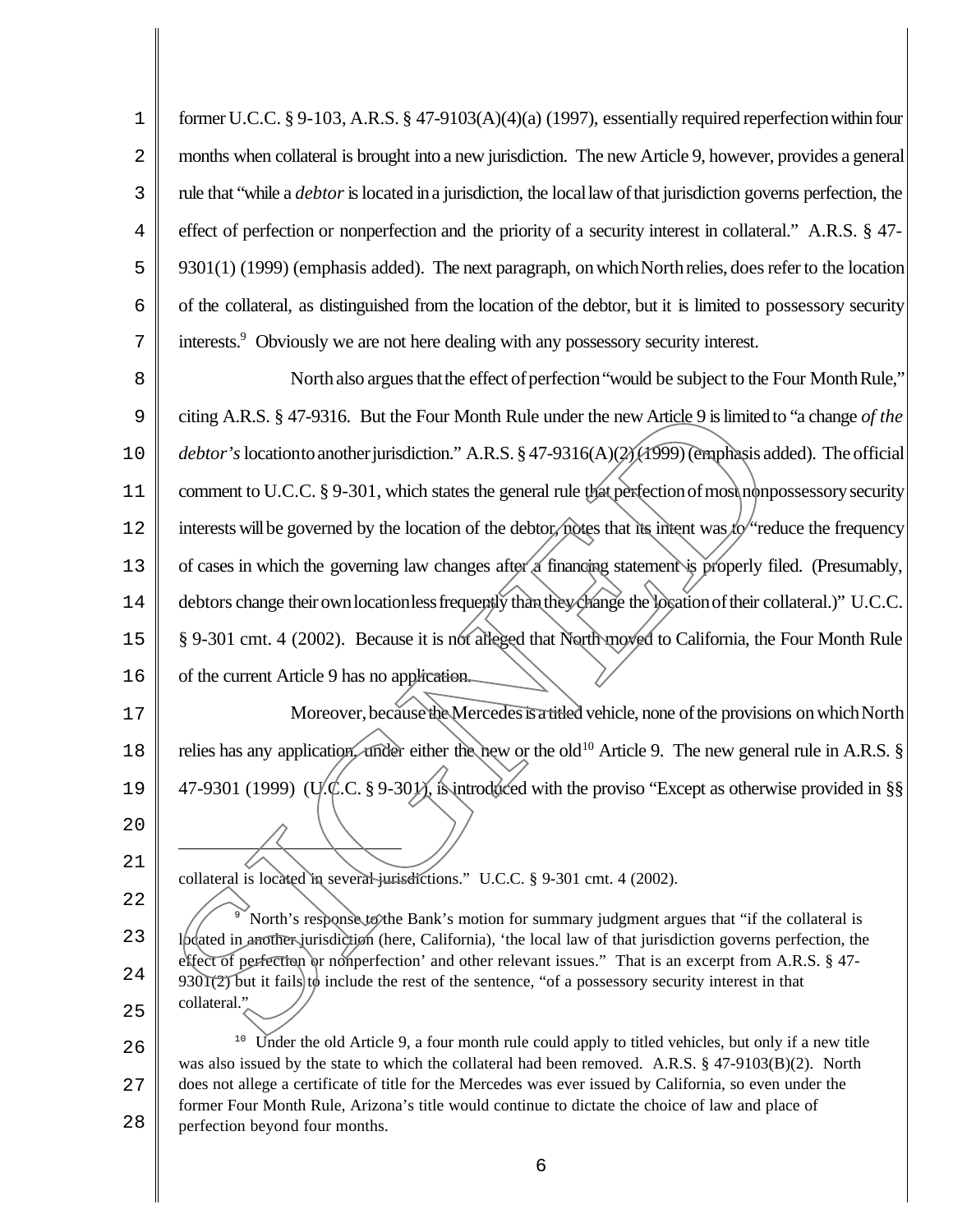1 2 3 4 5 6 7 8 9 10 11 12 13 14 15 16 17 18 19  $2.0$ 21 22 23  $2.4$ 25 26 27 28 47-9303 through 47-9306." A.R.S. § 47-9303(C) (1999) (U.C.C. § 9-303) providesthat whengoods are covered by a certificate of title, the "local law of the jurisdiction under whose certificate of title the goods are covered governs perfection, the effect of perfection or nonperfection," etc. The Mercedes currently is and always has been titled and registered in Arizona. North never argues that it was ever registered or titled in another jurisdiction. Arizona law therefore governs perfection. **Validity of New Title Application.** North argues that the May 28 title application that reflected the Bank's lien was not valid because he did not consent to its filing. He contends it was filed by the dealer using a power of attorney that was either forged or given to the dealer in connection with another, unrelated transaction. He argues that such a title application, to which he did not consent, fails to comply with A.R.S. § 28-2132 (B), which provides that "The applicant's signature on the application for title or the application for registration only is consent for the lienor encumbrance to be indicated by the department on its official title record for the vehicle." North contends that since he personally did not sign the application for title or registration, no consent was given to have the Bank's lien reflected on the duplicate title, which is therefore invalid for purposes of perfecting the Bank's lien. The statute does not expressly require the owner's consent to reflect the lien. It only states that his signature grants such consent. But even if the statute is read to imply that the owner's consent is required, it does not state that the owner's signature on the application is the only means by which such consent may be given. North does not dispute signing a security agreement that expressly consented to the Bank's lien and that it be perfected. The Consumer Security Agreement signed by North stated: "I authorize Lender to file a UCC-1 financing statement, or alternatively, a copy of this Agreement to perfect Lender's security interest. . . . I irrevocably appoint Lender as my attorney-in-fact to execute financing statements and documents of title in my name ... ..." The application the dealer submitted to the MVD was a "document of title," and in any event  $\angle R.S. \$  47-9311(B) equates the recordation of a lienon a motor vehicle title to the filing of a financing statement. Consent to filing a "UCC-1 financing statement" is therefore also consent to filing an application for title to reflect a lien. North consented to have the Bank's lien indicated on the Mercedes' title. It makes no that was either forged or given to the dealer in connection with another, unrelated transmutical such a title application, to which he did not consent, fails to comply with AR. \$, \$2<br>provides that "The applicant's signatur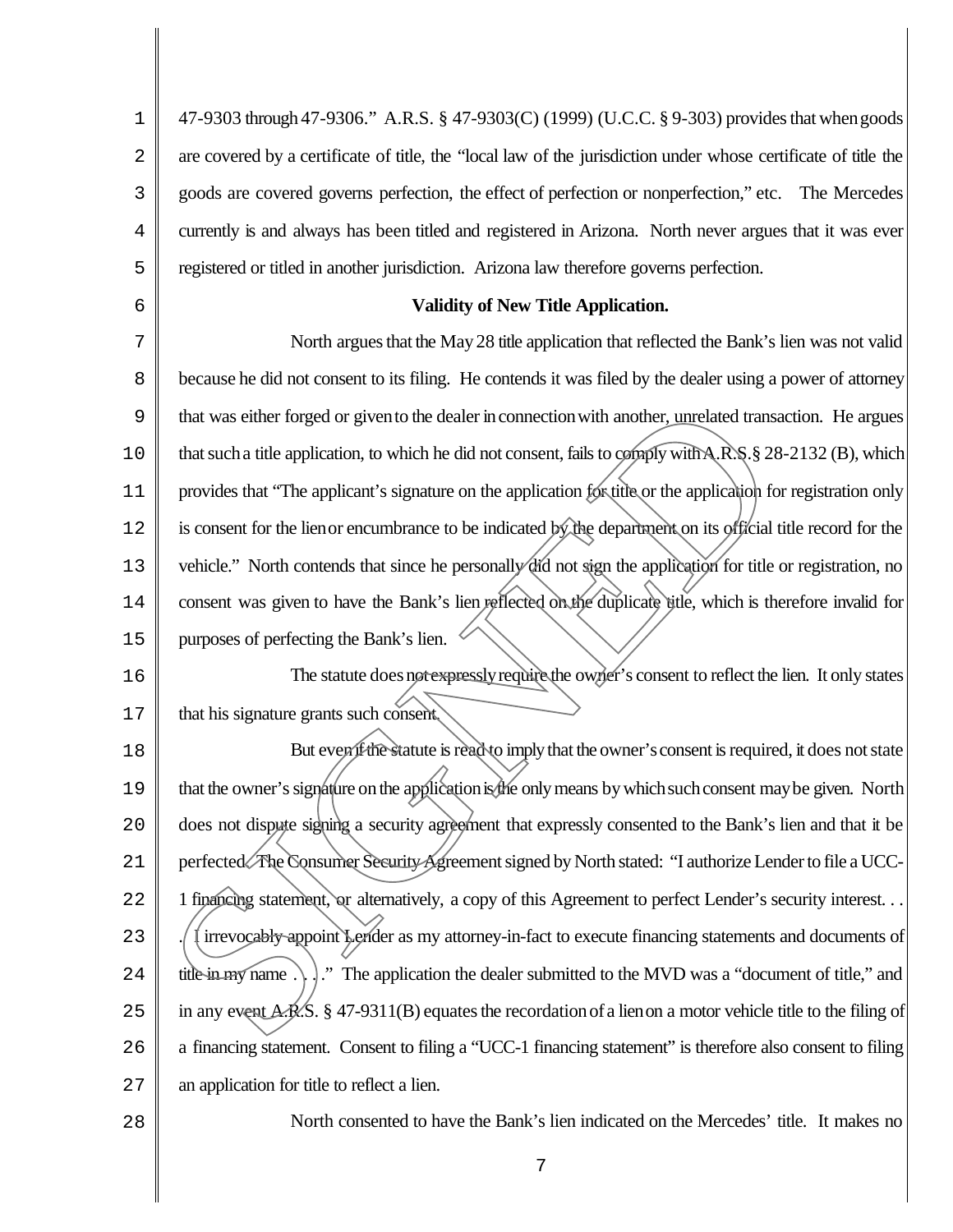1 2 3 4 5 difference that the title application was filed by the dealer rather than by the Bank, because in doing so the dealer was clearly acting on the Bank's behalf as its agent. The sole purpose of filing the new application was to perfect the Bank's lien, not to give the dealer some interest in the vehicle. The title application and perfection of the Bank's lien were therefore valid, regardless of the validity of the power of attorney actually utilized by the dealer.

6 7 8 9 10 11 12 Moreover, it is questionable whether North in his capacity as debtor in possession $11$  has standing to complain that the dealer allegedly acted without his consent in recording the Bank's lien. In bringing this preference action, Northwasstanding inhis creditors'shoes, not his own. Northhas no right to avoid the Bank's lien on his own behalf; he granted it, he consented to it and he obtained the monetary benefit from it. Indeed, the Bank's lien has always been valid and enforceable as against North himself ever since he granted it on March 28, and would have been so even if it were never reflected on the title, as such perfection requirements only affect the rights of third parties.

13 14 15 16 17 18 From his creditors' perspective, however, no wrong was committed by the dealer in filing the new application to reflect the Bank's lien. The lien was valid between North and the Bank. Creditors were not harmed, misled or defrauded by its being reflected on the title. The dealer did exactly what the policy of both Article 9 and Arizona's motor vehicle title statutes are intended to accomplish, to give public notice of the existence of a valid lien. It is therefore difficult to see how such a creditor could be heard to complain if there were some defect in the process by which such a valid lien came to be recorded. to avoid the Bank's lien on his own behalf; he granted it, he consented to it and he obtained the monetary benefit from it. Indeed, the Bank's lien has always been valid and enforceable as against North himself ever since

19  $2.0$ 21 22 Indeed, the new  $U(CC, \S 9)$  506 provides that a financing statement is effective as to creditors notwithstanding technical defects unless it is "seriously misleading." A.R.S. § 47-9506 (1999). There was nothing misleading about the Bank's lien that was reflected on the new title issued as a result of the dealer's application of May 28. To the contrary, it reflected the truth of the transaction.

- 23  $2.4$ The application submitted by the dealer on May 28, and the certificate of title subsequently
- 25 26

27 28 <sup>11</sup> North was debtor in possession when he filed this adversary complaint, and debtors in possession are entitled to exercise the powers the Code grants to trustees, pursuant to § 1107. The Court has since appointed a chapter 11 trustee, so North no longer may assert the trustee's powers or, through them, the rights of his creditors.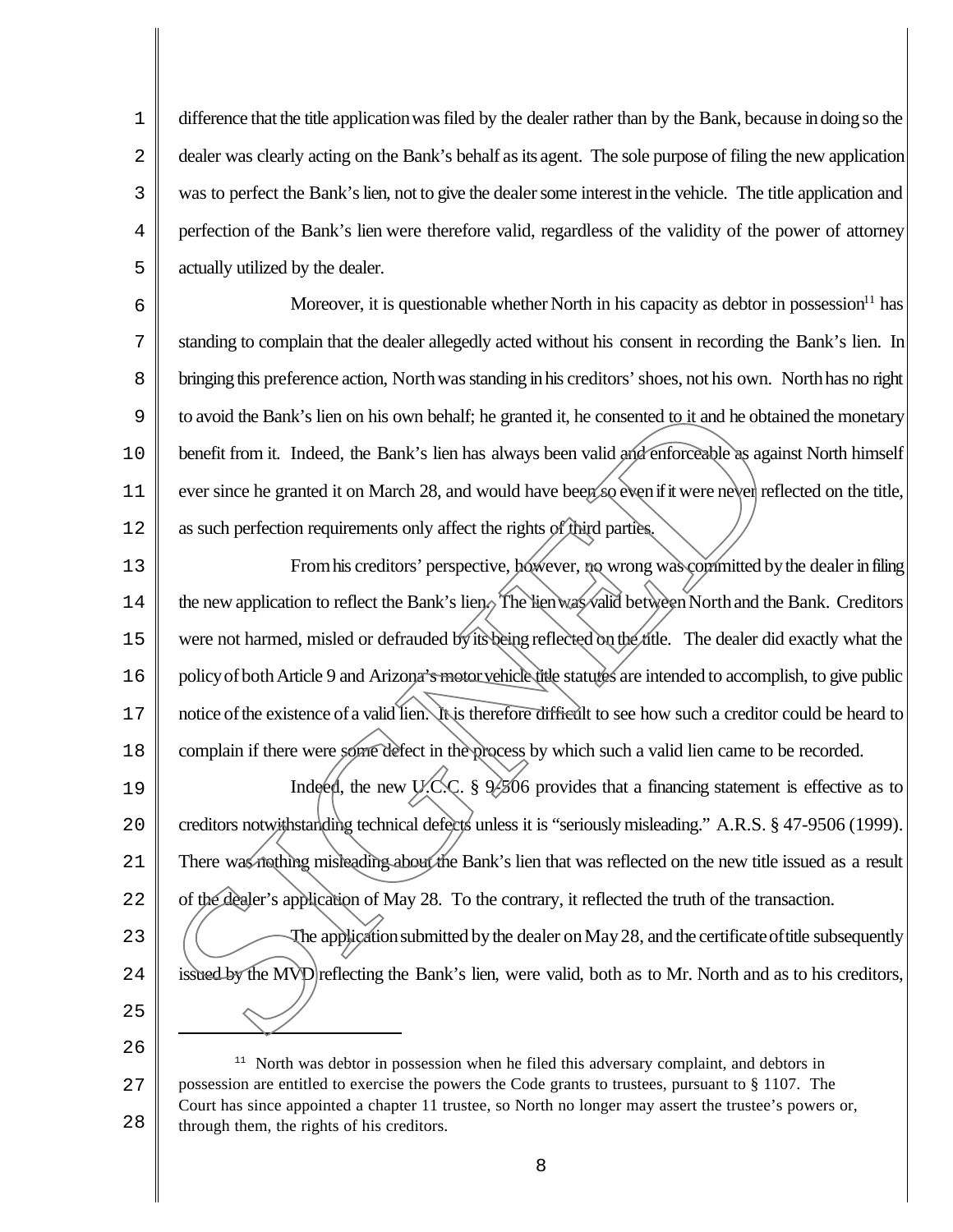1 including a subsequently levying creditor.

2 3 4 5 6 7 8 9 10 11 12 13 14 15 16 17 18 19  $20$ 21 22 23 A.R.S. §  $47-931(8)$  provides that "Compliance with the requirements of [title 28, chapter 7, article 4, which requires indication of the security interest on a certificate of title for a vehicle] for **The Effect of the Duplicate "Clean" Title** Here we come to the crux of the issue: If there are two vehicle titles outstanding, one that is clean and one that reflects a lien, would a levying creditor be subject to the lien? Arizona law provides that a lienholder against an automobile must comply with the Arizona title statute in order to have priority over the rights of a lien creditor or subsequent purchaser.<sup>12</sup> A.R.S. § 28-2132 provides that the MVD shall provide title application forms that provide for the indication of a lien or encumbrance on the vehicle. It also provides that upon receipt of such an application the MVD shall endorse it with the date and hour of its receipt, and shall then issue a new certificate of title including a statement of all liens. A.R.S. § 28-2133(B) provides that the "filing and issuance of a new certificate of title as provided in this article is constructive notice to creditors of the owner or to subsequent purchasers of all liens and encumbrances against the yethicle" except for possessory liens. Except when the documents are filedwithin 10 days of their execution, such constructive notice "dates fromthe time of receipt and filing of the documents by the department as shown by its endorsement." *Id.* In short, Arizona law provides that a lien against a motor vehicle is perfected upon the filing of an application for a new title reflecting that lien, <sup>13</sup> determined by the MVD's date and hour of endorsement stamped on the application. Here, that endorsement was at 4:20 pm on May 28, 2003. What if there is a duplicate title in existence that does not reflect that lien? The statute does not expressly contemplate this situation. Duplicate titles are to be issued only if the original is "lost or shall endorse it with the date and hour of its receipt, and shall then issue a new certificate of the including<br>a statement of all liens. A.R.S. § 28-2133(B) provides that the "filmg and issuance of a new certificate<br>of t

24 25 26 obtaining priority over the rights of a lien creditor is equivalent to the filing of a financing statement under this chapter." | A.R.S. § 28-2131 provides that a security agreement or other lien or encumbrance against a motor vehicle is "not valid against the creditors of an owner acquiring a lien by levy or attachment or against subsequent purchasers or encumbrancers without notice until the requirements of this article are met."

27 28 <sup>13</sup> A.R.S. § 47-9303(B) also provides: "Goods become covered by a certificate of title when a valid application for the certificate of title and the applicable fee are delivered to the appropriate authority."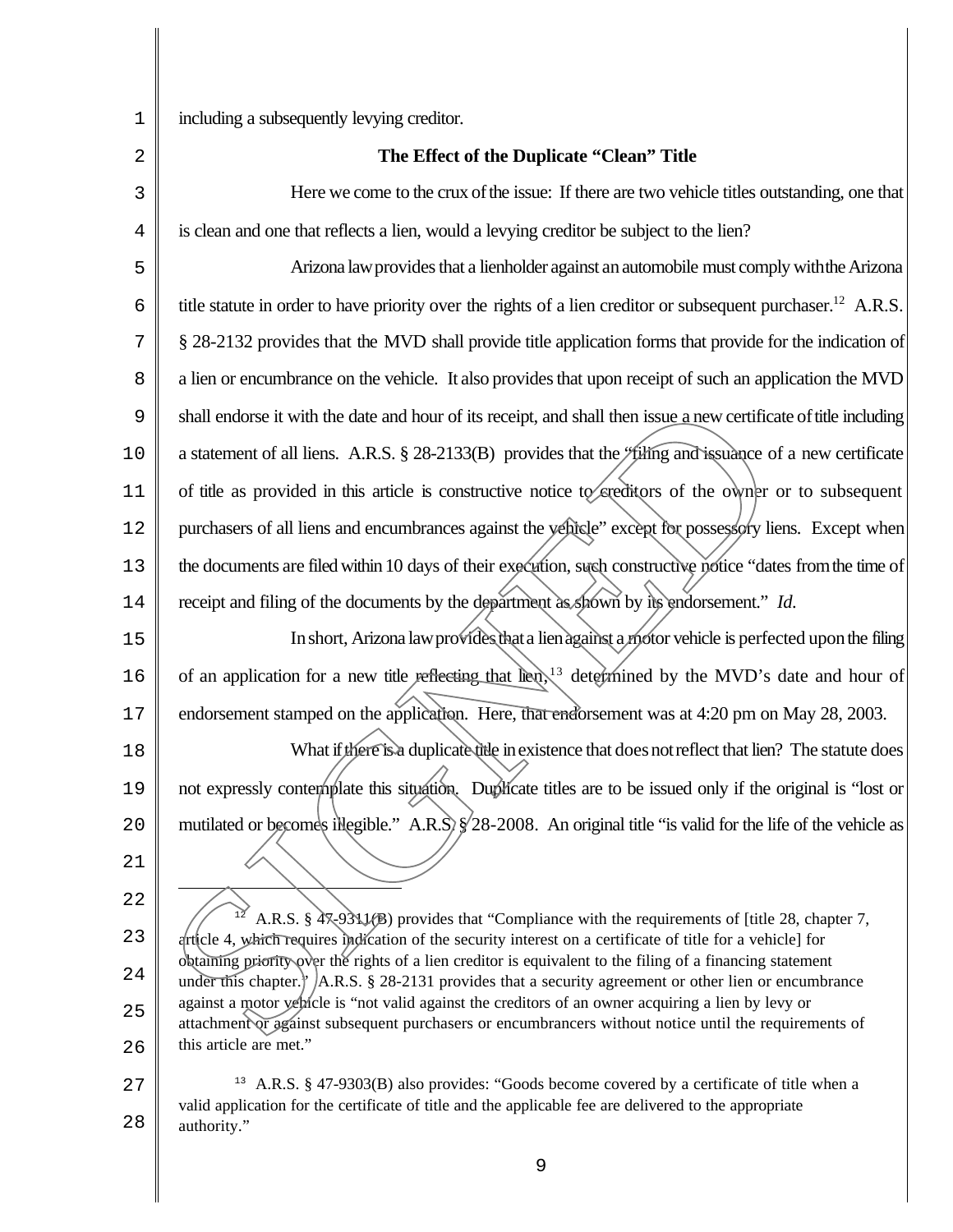1 2 3 4 5 long as the vehicle is owned by the original holder of the title, unless it has been replaced by a duplicate" issued pursuant to that provision. A.R.S. § 28-2009. And A.R.S. § 28-2132(D) provides that "The department shall not issue a new certificate of title [to a purchaser or transferee] if the outstanding certificate of title indicate an existing lien or encumbrance unless the lien or encumbrance has been satisfied or the lienor or encumbrancer has consented in writing or electronically to the transfer of title."

6 7 8 These statutes contemplate there willonlybe one title outstanding at any point intime. The Arizona Court of Appeals has so concluded. *Dohertyv. Obregon*, 6 Ariz. App. 401, 403, 433 P.2d 52, 54 (1967) ("We believe that the statutes do not contemplate more thanone title to a single vehicle . . . .").

9 10 11 12 13 14 15 16 17 Which title is effective if there nevertheless is a duplicate that was not contemplated by the statute? The result is implied, although not expressly stated, by A.R.S. § 28-2131, which provides that a security agreement or other lien or encumbrance against a motor vehicle is "not valid against the creditors of an owner acquiring a lien by levy or attachment or against subsequent purchasers or encumbrancers without notice until the requirements of this article are met." The negative implication is that such a lien *is* valid against judicial lien creditors and subsequent purchasers when the "requirements of this article are met" with respect to that lien. This means that when the application for title reflecting the lien is filed with the department, the lien is effective against subsequent lien creditors and purchasers, regardless of the existence of another clean title. Which title is effective if there nevertheless is a duplicate that was not constant and the simulation of the search of the security agreement or other lien or encumbrance against a photor vehicle is "not valid against an

18 19  $2.0$ 21 22 23  $2.4$ There is no statutory exception to such effectiveness even if the subsequent lien creditor or purchaser somehow relied on a duplicate title that failed to reflect the lien. Nor is there any statutory requirement that the lien be reflected on all outstanding titles. Once the lienholder has complied with the statute by filing an application to reflect its lien, it is effective against everyone. This conclusion is further bolstered byA.R.S. § 28-2132(D), whicheffectively provides that even a bona fide purchaser relying on a clean title could not have a new title issued to him without the satisfaction or consent of a lienholder who is properly reflected on another title.

25 26 27 28 The Arizona Court ofAppeals effectivelyso held in*Doherty*, 6 Ariz. App. 401, 433 P.2d 52. In that case, a truck owner possessed an original title without any encumbrances. He applied for a duplicate title even though the original was not lost. He then borrowed against the truck using the original title, and that lien was reflected in the lender's application filed with the MVD on August 3. The owner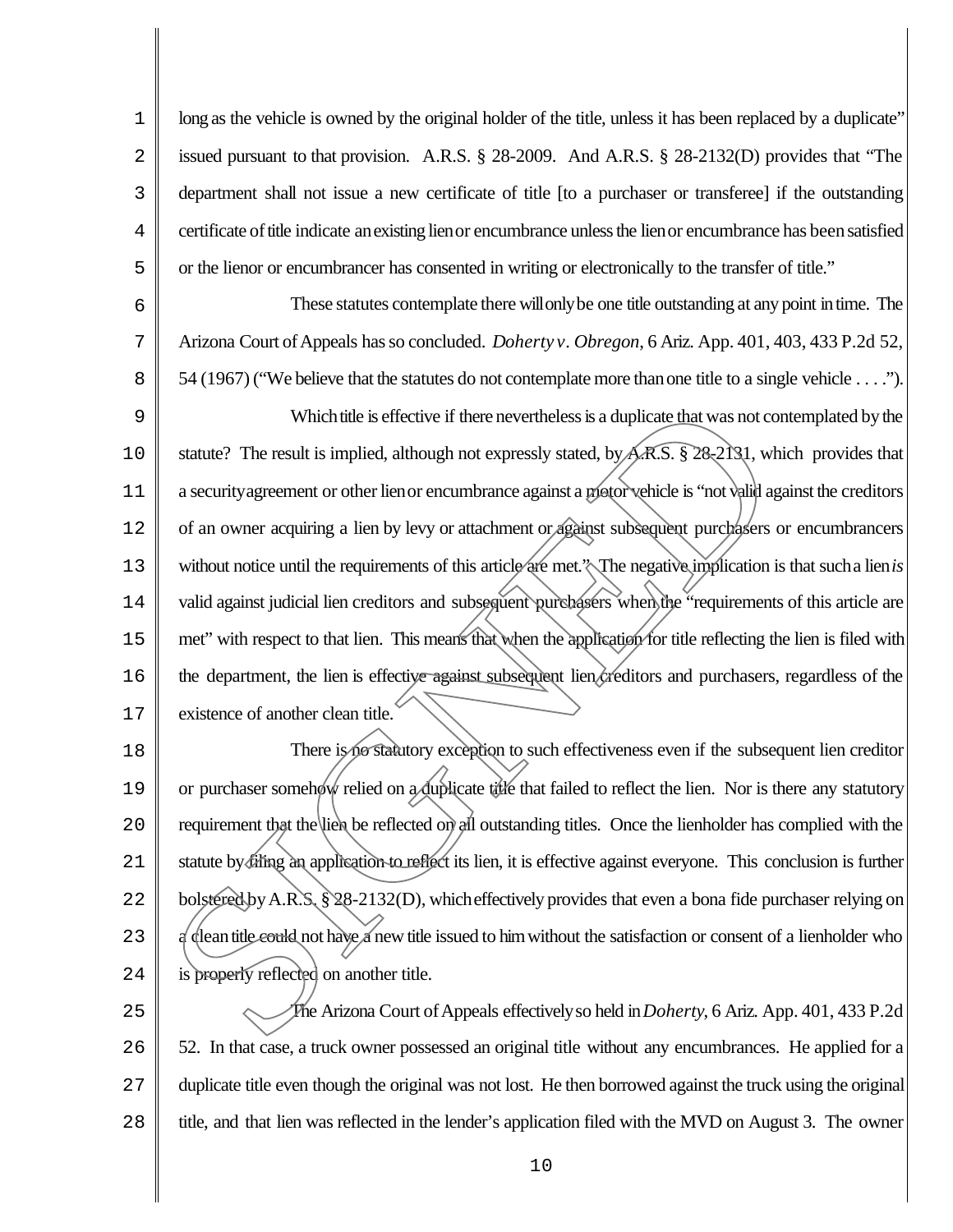1 2 3 4 5 then sold the truck to a dealership using the clean duplicate title without disclosing the existing lien. The dealership subsequently resold it to a consumer onor about September 17. The ultimate consumer was unable to obtain title from the MVD, because its records reflected the lien. The consumer sued the dealership to rescind the purchase, arguing there was a breachof the dealer's warranty oftitle. The Court of Appeals upheld judgment for the consumer.

6 7 8 9 10 11 12 13 The court reasoned that since the lien holder complied with the certificate of title as required under former A.R.S. § 28-325,<sup>14</sup> the dealership could not defeat the lienholder's lien that had previously been filed with the MVD. It stated the "sole question" as "whether a lien forwarded to the Motor Vehicle Division with the original title shall be valid against a subsequent purchaser or encumbrancer without notice after a duplicate title has been issued, who acts in reliance on the duplicate title." *Doherty*, 6 Ariz. App. at 402, 433 P.2d at 53. The court answered that question in favor of the lienholder because "The purpose of requiring chattel mortgages upon automobiles to be filed or registered is to protect the mortgagee not in possession from the claims of subsequent purchasers." *Id.* at 403, 433 P.2d at 54.

14 15 16 17 18 *Doherty* supports this Court's interpretation of the statutes and defeats North's argument. It necessarily means that once a lienholder complies with the registration statues by applying for a certificate reflecting its lien, that lien will be valid even against a bona fide subsequent purchaser who actually relied on another clean title. This is also how the Court of Appeals subsequently interpreted *Doherty*. In *Wallace Imports,Inc. v.Howe*, 138 Ariz. 217, 673 P.2d 961 (App. Div. 1 1983), the court stated: Motor Vehicle Division with the originalities shall be valid against a subsequent purchase<br>without notice after a duplicate title has been issued, who acts in reflame on the duplicate<br>6 Ariz App. at 402, 433 P.2d at 53. T

19

 $2.0$ 

21

22

23

 $2.4$ 

25

Implied, but not stated in *Doherty* is the conclusion that the car dealer was bound by the filed lien at the Division and the notice of lien on the original certificate of title which the dealer never saw. Also implied is a conclusion that the filed lien was effective as to the duplicate title although it did not show the encumbrance as required by A.R.S. § 28-325.

 $^{14}$  At the time of the court's ruling in 1967, A.R.S. § 28-325 was not significantly different than current A.R.S. §  $28/2131$ . The current provision incorporates much of the old statutory language. Former  $AR.S. \times 28-325(A)$  provided:

26 27 28 no conditional sale contract, conditional lease, chattel mortgage or other lien or encumbrance, title retention instrument or other instrument affecting or evidencing title to, ownership of, or reservation of title to any registered vehicle, other than a lien dependent upon possession, is valid as against the creditors or encumbrances without notice, until the requirements of this section have been complied with.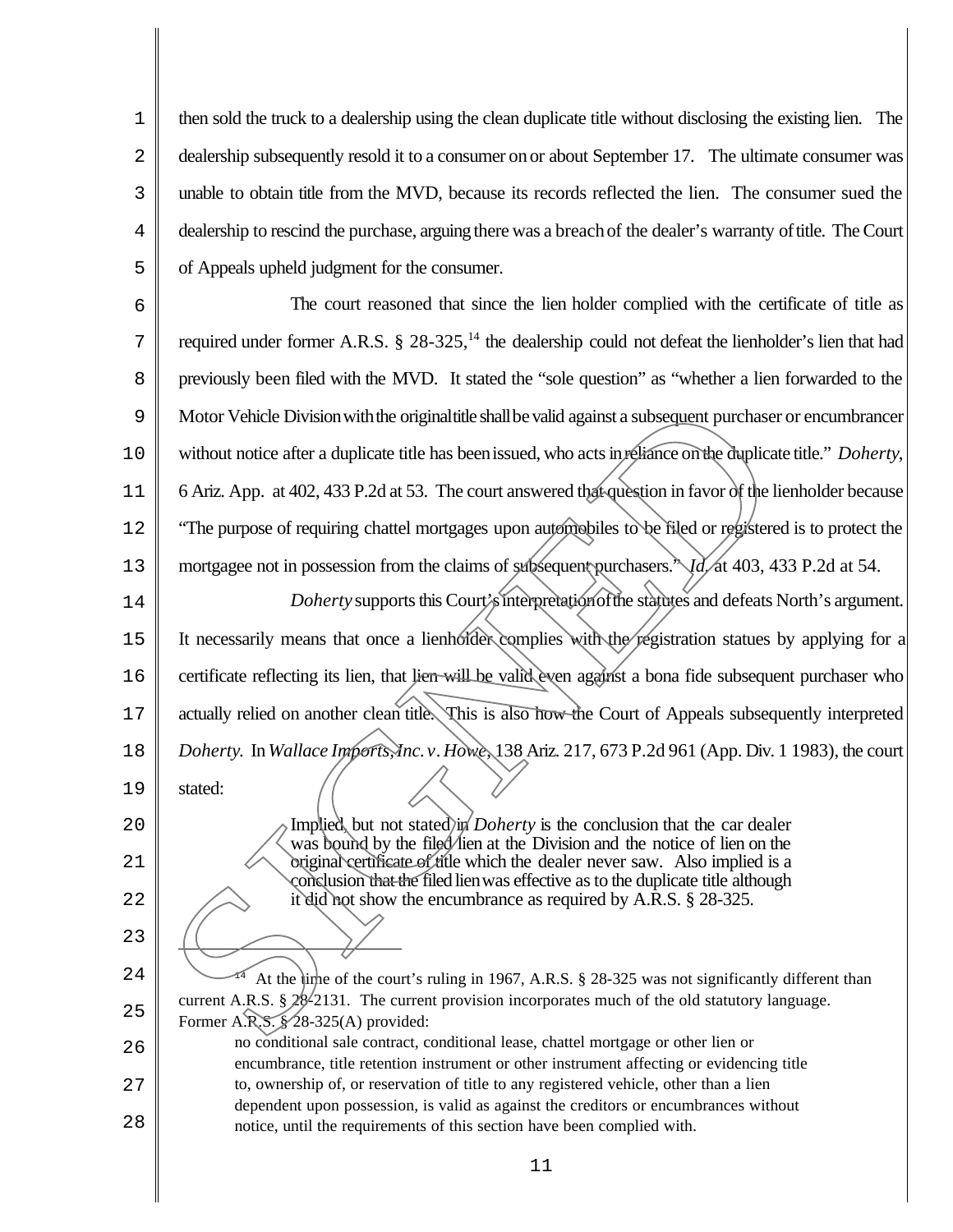1 2 3 4 *Id.* at 223, 673 P.2d at 967. The court later referred to these implications as *dicta*, but in fact they were not. The *holding* of*Doherty* had to be that the recorded lienwas effective asto the dealership who relied on the clean title, because otherwise there would have been no breach of its warranty of title. The conclusions are necessary to that result, and are therefore not *dicta*.

5 6 7 8 9 10 11 12 13 14 15 16 17 18 19  $2.0$ 21 22 23  $2.4$ *Wallace Imports* relied on similar statutory language as in *Doherty*. The dealership there argued that it was entitled to rely onanoriginaltitle whenit purchased the vehicle, even though a duplicate title had been issued (unknown to it) reflecting a different ownership interest. The dealership relied on former A.R.S. § 28-313, currently § 28-2009, which provided: "The certificate of title shall be valid for the life ofthe vehicle so long asthe vehicle is owned bythe originalholderthereof." *Wallace Imports*, 138 Ariz. at 221, 673 P.2d at 965. Wallace insisted the original title was valid at the time the truck was sold to it, and that the certificate of title statute was intended to protect buyers who rely on a title they are provided. The court disagreed and summarized that the legislature created  $a$ /comprehensive title and registration system for motor vehicles. *Id*. at 223, 673 P.2d at 967. Certificates of titles are issued when a vehicle is sold or resold, when titles are lost and when liens are filed with the Division. Therefore Wallace's argument that an original title should take precedence over a duplicate is unpersuasive. *Id*. Furthermore, the court agreed with an earlier case, *Silva v Tyaver*, 63 Ariz. 364, 162 P.2d 615 (1945), where the Arizona Supreme Court held that a title is only prima facie evidence of ownership, and can be rebutted by contradicting evidence. *Wallace Imports*, 138 Ariz. at 224, 673 P.2d at 968. Although *Wallace Imports* deals with an ownership interest and not the issue of a lien or encumbrance, it implicitly holds that relying on the certificate of tille is not always absolute, but rather the MVD's records govern. As in*Doherty* and *Wallace Imports*, there are two extant titles for the Mercedes. The Bank has complied with the title statue and obtained a duplicate title reflecting its lien. Thus a liencreditor or bona fide purchaser would be bound bythe filed lieneventhough notshown onthe original title. Cases the life of the vehicle so long as the vehicle is owned by the original holder thereof." Wallace Imports, 138<br>Ariz. at 221, 673 P.2d at 965. Wallace insisted the original title was wished at the time the truck was sold<br>to

- 
- 28 15 *E.g., People Sav. and Loan Ass'n v. Citicorp Acceptance Co., Inc.*, 103 N.C.App. 762, 407 S.E.2d 251 (1991); *Smith v. City of Miami*, 440 So.2d 611 (1983).

25

26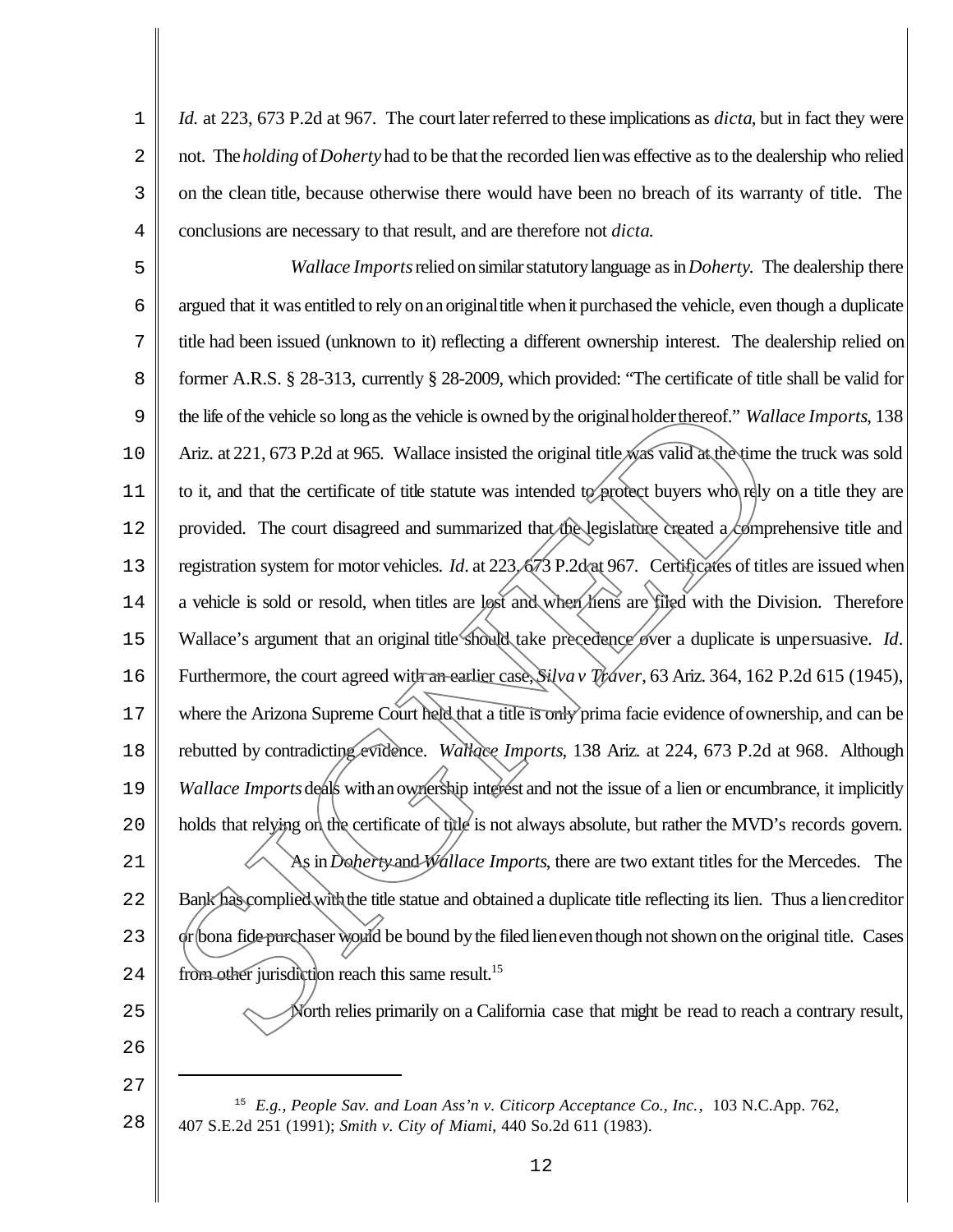1 2 3 4 5 6 7 8 9 10 11 12 13 14 15 16 17 18 19  $2.0$ 21 22 23 24 *T & O Mobile Homes, Inc. v. United California Bank*, 40 Cal.3d 441, 709 P.2d 430 (1985). There the California Department of Motor Vehicles ("DMV") omitted United California Bank's ("UCB") lien on the original title and mailed the cleantitle to the originalpurchaser of the mobile home. The purchaser presented the title and sold the mobile home to  $T & O$ , a bona fide purchaser without notice of UCB's lien. The DMV subsequently contacted the original purchaser and T & O about the mistake of omitting the UCB lien and then issued a new certificate of title reflecting the lien. T  $\&$  O brought an action against UCB seeking a declaration that T & O was the legal owner and took free of UCB's lien. The trial court held that UCB's lien had been properly perfected and therefore ruled against T & O, which appealed. The California Supreme Court reversed, holding that the "interest of a bona fide purchaser of a vehicle subject to registration under the Vehicle Code prevails over a technically perfected security interest which is not disclosed on the certificate of ownership." 40 Cal.3d at 455, 709 P.2d 437. The court emphasized that "anyone transacting business with the owner of a motor vehicle can rely upon the title as reflected by the registration certificate, without further inquiry." *Id.* at 449, 709 P.2d 433, quoting *First Nat'l Bank of Hays City v. Sprigg,* 209 Cal. App.2d 258, 259-60 (1962). The court also noted that the deposit of a lien with the DMV should not be deemed to impart constructive notice unless the security interest has been indicated on the title. *T & O Mobile Home*, 40 Cal. 3d at  $450$ , 709 P.2d at 434. Although California's statute was like Arizona's in providing that the perfection of the lien occurs when the application for the certificate is deposited with the DMV,<sup>16</sup> the *T & O* opinion relied on a pre-U.C.C. California decision construing the predecessor of that provision "to require actual registration before constructive notice would be deemed to *date* from the time of deposit."<sup>17</sup> The court therefore concluded that the "deposit [of the application for certificate of title reflecting the lien] should not be deemed to impart constructive notice to a buyer unless the security interest has been accurately listed on the certificate of ownership." *Id.* at 450, 709 P.2d at 434. California Supreme Court reversed, holding that the "interest of a bona fide purchaser of a vehicle subject<br>to registration under the Vehicle Code prevails over a technically perfected security interest which is not<br>discl

16 *T* & *O Mobile Home*, 40 Cal.3d at 448, 709 P.2d at 432, citing Vehicle Code § 6301. That provision was amended in 1981 and no longer applies to mobile homes. *Id.*

28 <sup>17</sup> *Id.* at 449, 709 P.2d at 433, citing *Eckhardt v. Morley*, 220 Cal. 229, 230-31, 30 P.2d 423 (1934).

25

26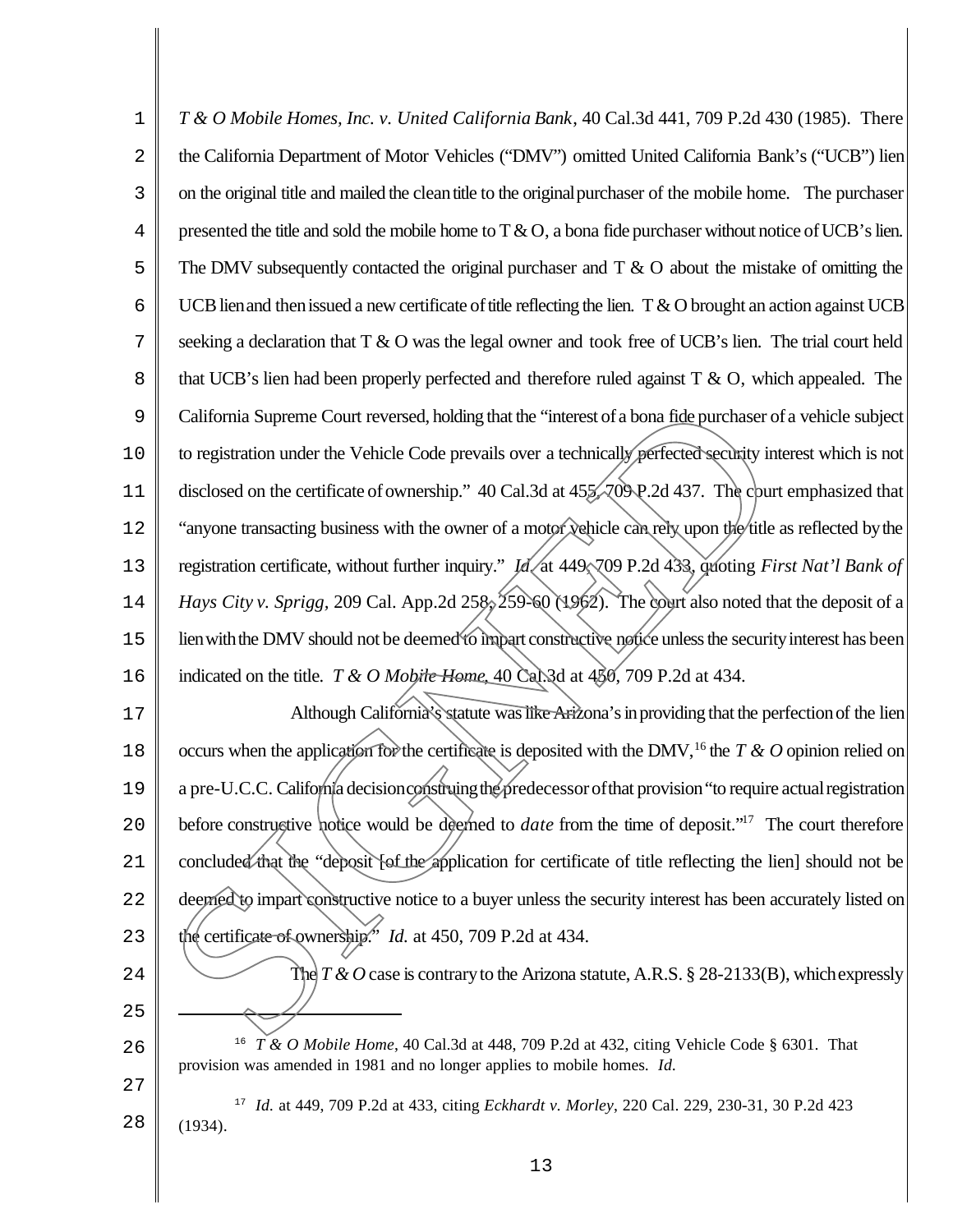1 2 3 4 5 provides that the constructive "notice dates from the time of receipt and filing of the documents by the department as shown by its endorsement." Nothing in the Arizona statute conditions such notice upon the proper issuance of a new certificate of title. The reasoning in*T & O* is also contraryto both*Doherty* and *Wallace Imports*, both cases where bona fide purchasers were not entitled to rely conclusively on the certificate of title alone. Therefore *T & O* does not appear to be good law in Arizona.

6 7 8 9 10 11 Moreover, even if it were the applicable law, *T & O* would not compel a different result here. In *T & O*, the bona fide purchaser purchased before the lien was reflected on any title. Here the MVD actually did issue a new certificate of title reflecting the Bank's lien before the date on which the Code hypothesizes a levying creditor. Consequently even under the rationale of *T & O*, the constructive notice would date from the filing of the application. Because that date is outside the 90 day preference period, the perfection was not preferential.

12 13 14 15 16 17 Finally, it is not at all clear that even the *T* & *O* court would find a preference on these facts, because *T* & *O* dealt with a bona fide purchaser whereas § 547(e)(1)(B) hypothesizes only a judicial lien creditor. Most judicial lien creditors do not rely on any certificate of title, but only on their debtor's possession of the vehicle and perhaps a check of the MVD records. When there is no reliance on the actual certificate, the *T & O* court might well rule in favor of the bank that did everything required of it to perfect its lien.<sup>18</sup> Code hypothesizes a levying creditor. Consequently even under the rationale of  $T \& C$ <br>notice would date from the filing of the application. Because that date is outside the period, the perfection was not preferential.<br>F

18 19  $2.0$ 21 22 23 In sum, the Bank's lien was properly perfected on May 28 upon the filing and endorsement of the application for a duplicate title that would reflect the Bank's lien. Because that date is outside the 90 day preference window, the Bank is entitled to partial summary judgment on the preference count. Because there is another count remaining in the complaint this is not a final appealable judgment. If the Debtor, the Bank or the Trustee desires a Rule 54(b) certification to make this final, that party should file a motion explaining how such certification would serve judicial economy.

 $2.4$ 

25

26

<sup>28</sup> <sup>18</sup>Note, however, that the Arizona statute, A.R.S. § 28-2131, implies the same result for bona fide purchasers as for levying creditors. *See* note 12, *supra*.